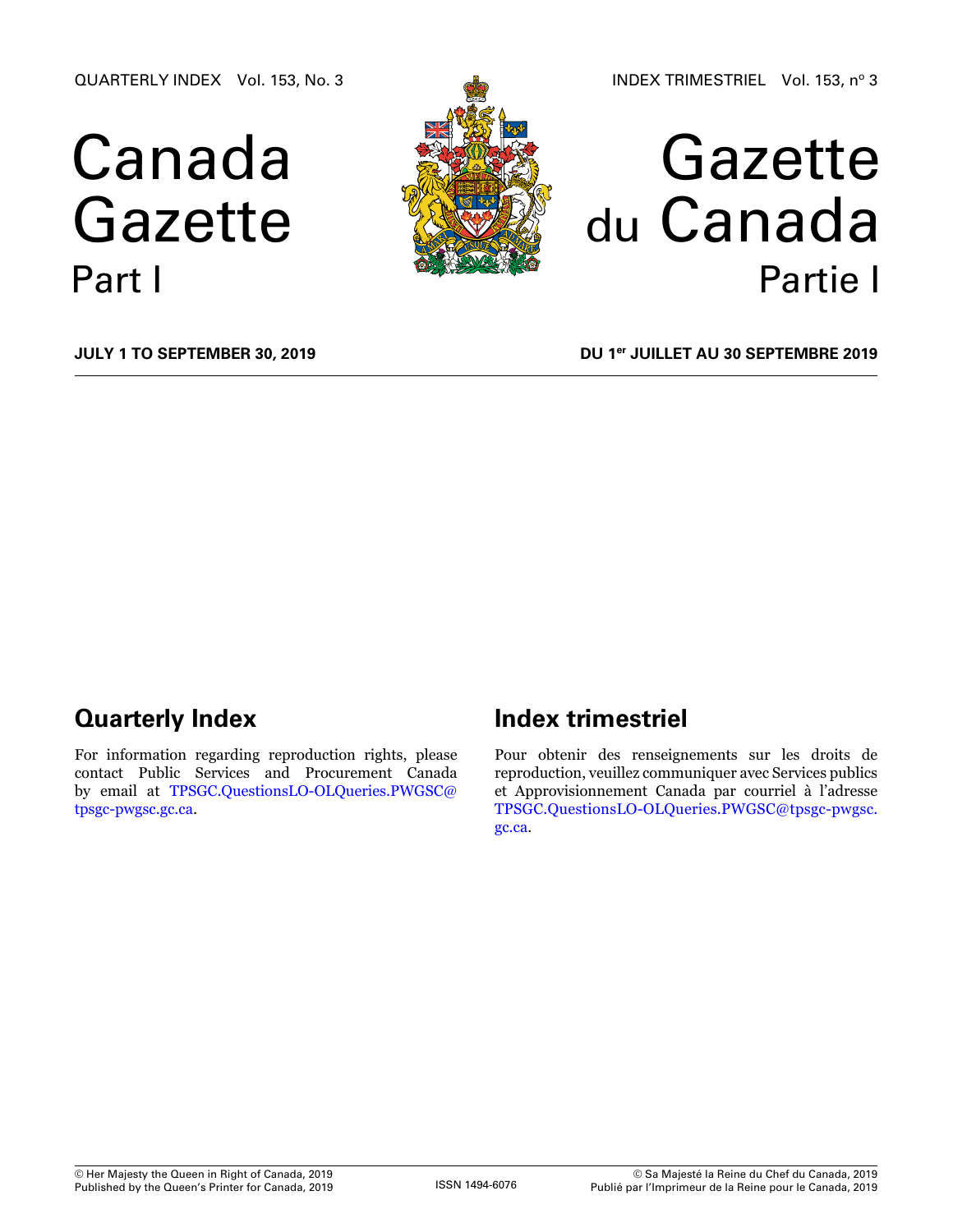### **TABLE OF CONTENTS**

Vol. 153, No. 3

#### **[Commissions](#page-2-0)**

| Canadian Radio-television and |  |
|-------------------------------|--|
|                               |  |
|                               |  |
|                               |  |
|                               |  |
|                               |  |
|                               |  |
|                               |  |

|--|--|

#### **[Government notices](#page-3-0)**

| Environment and Climate Change Canada 3    |  |
|--------------------------------------------|--|
|                                            |  |
|                                            |  |
|                                            |  |
|                                            |  |
| Innovation, Science and Economic           |  |
|                                            |  |
|                                            |  |
| <b>Public Safety and Emergency</b>         |  |
|                                            |  |
| Superintendent of Financial Institutions 4 |  |
|                                            |  |
|                                            |  |
|                                            |  |
|                                            |  |
|                                            |  |
|                                            |  |
|                                            |  |
|                                            |  |
|                                            |  |
|                                            |  |

### **TABLE DES MATIÈRES**

Vol. 153, nº 3

#### **[Commissions](#page-9-0)**

| Conseil de la radiodiffusion et des |  |
|-------------------------------------|--|
|                                     |  |
|                                     |  |
|                                     |  |
|                                     |  |
|                                     |  |
|                                     |  |
|                                     |  |

#### **[Résidence du gouverneur général](#page-11-0)** ............................ 10

#### **[Avis du gouvernement](#page-7-0)**

|                                           | 6 |
|-------------------------------------------|---|
|                                           | 6 |
|                                           | 6 |
|                                           | 6 |
|                                           | 6 |
|                                           | 7 |
| <b>Environnement et Changement</b>        |   |
|                                           | 8 |
|                                           | 7 |
|                                           | 8 |
| Innovation, Sciences et Développement     |   |
|                                           | 8 |
|                                           | 8 |
| Sécurité publique et Protection civile    | 8 |
| Surintendant des institutions financières | 8 |
|                                           | 8 |
|                                           |   |
|                                           | 6 |
|                                           |   |
|                                           | 9 |
|                                           |   |
|                                           |   |
|                                           |   |
|                                           |   |
|                                           |   |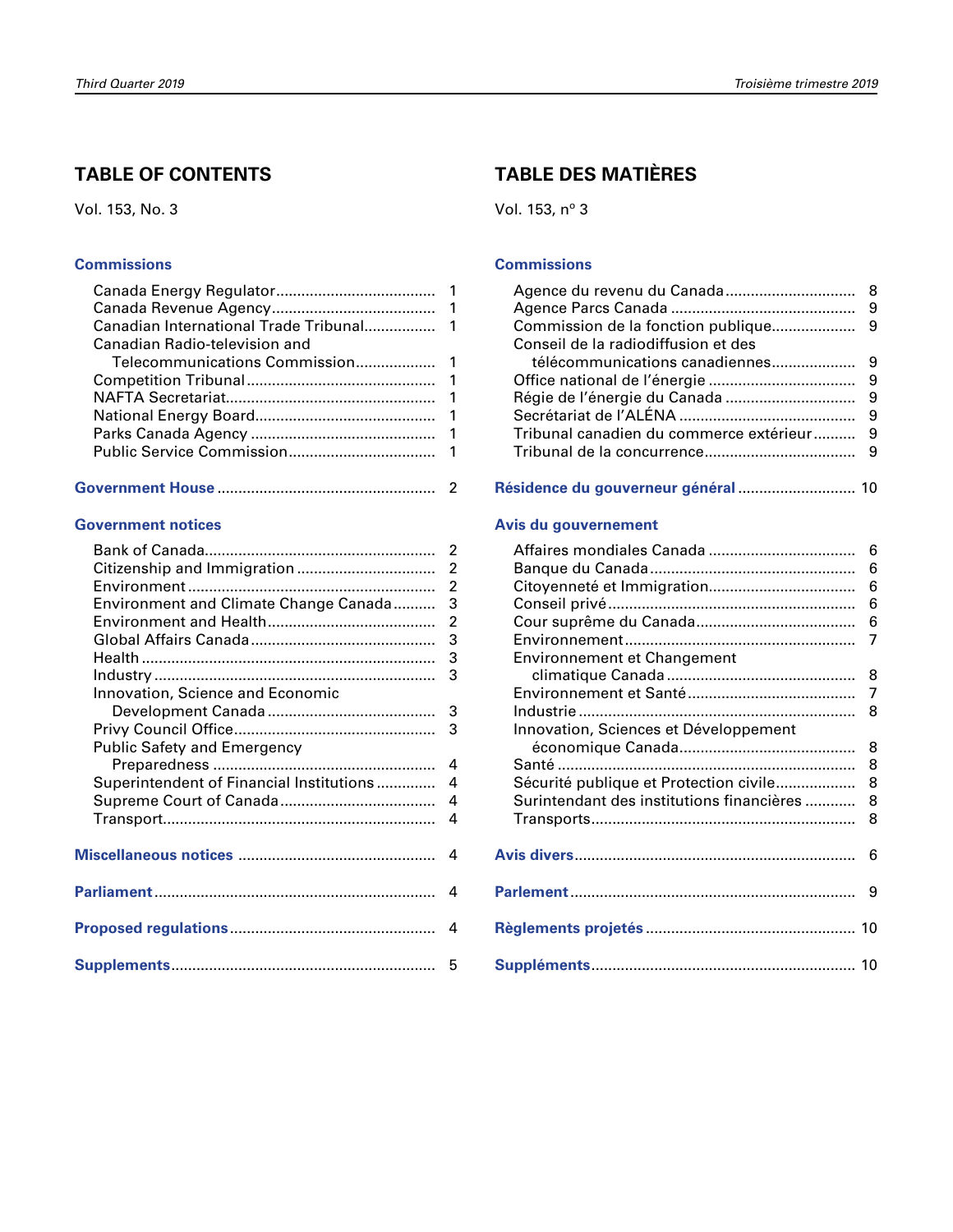#### **INDEX**

<span id="page-2-0"></span>This Quarterly Index of the *Canada Gazette* covers issues 27 to 39. For reference purposes, the date and page numbers of these issues are set out below.

|     | Volume Number Date |                  | Pages        |
|-----|--------------------|------------------|--------------|
| 153 | 27                 | July 6           | 3325 to 3475 |
| 153 | 28                 | July 13          | 3476 to 3500 |
| 153 | 29                 | July 20          | 3501 to 3587 |
| 153 | 30                 | July 27          | 3588 to 3630 |
| 153 | 31                 | <b>August 3</b>  | 3631 to 3659 |
| 153 | 32                 | <b>August 10</b> | 3660 to 3813 |
| 153 | 33                 | <b>August 17</b> | 3814 to 3848 |
| 153 | 34                 | August 24        | 3849 to 4000 |
| 153 | 35                 | <b>August 31</b> | 4001 to 4022 |
| 153 | 36                 | September 7      | 4023 to 4036 |
| 153 | 37                 | September 14     | 4037 to 4049 |
| 153 | 38                 | September 21     | 4050 to 4057 |
| 153 | 39                 | September 28     | 4058 to 4095 |

#### **COMMISSIONS**

#### **Canada Energy Regulator**

| Application to export electricity to the |      |
|------------------------------------------|------|
| <b>United States</b>                     |      |
|                                          | 4052 |

#### **Canada Revenue Agency**

| Income Tax Act                                 |  |
|------------------------------------------------|--|
| Revocation of registration of a charity        |  |
|                                                |  |
| Revocation of registration of charities  3345, |  |
| 3491, 3679, 3837, 4028, 4086                   |  |
|                                                |  |

#### **Canadian International Trade Tribunal**

#### **Anneals**

| Appeais                                  |      |
|------------------------------------------|------|
|                                          | 3619 |
|                                          | 3838 |
|                                          | 3869 |
|                                          | 4029 |
|                                          | 4041 |
|                                          | 4053 |
|                                          | 4087 |
|                                          | 4088 |
| Determinations                           |      |
| Information processing and related       |      |
| telecommunications services              | 3840 |
|                                          | 4041 |
| Professional, administrative and         |      |
| management support services              | 4030 |
| Expiry of order                          |      |
|                                          | 4042 |
| Inquiries                                |      |
| Engines, turbines, components and        |      |
|                                          | 4015 |
| Imaging equipment and supplies: medical, |      |
|                                          | 3619 |
| Instruments and laboratory equipment     | 4055 |
|                                          |      |

| ←. |
|----|
|----|

#### **Canadian Radio-television and**

| <b>Telecommunications Commission</b>                                          |      |
|-------------------------------------------------------------------------------|------|
| Administrative decisions 3352, 3494, 3515,                                    |      |
| 3655, 3842, 4016, 4089                                                        |      |
|                                                                               |      |
| 3621, 3655, 3684, 3842, 3871, 4016, 4032, 4046,<br>4090                       |      |
| Notice to interested parties  3351, 3493, 3514,                               |      |
| 3620, 3654, 3683, 3841, 3870, 4016, 4031, 4045,<br>4089                       |      |
| Notices of consultation 3494, 4046, 4089                                      |      |
| 3621, 3654, 3684, 3842, 4032                                                  |      |
| <b>Competition Tribunal</b>                                                   |      |
| <b>Competition Act</b>                                                        |      |
|                                                                               |      |
| <b>NAFTA Secretariat</b>                                                      |      |
| Decision<br>Softwood lumber products from Canada  4090                        |      |
|                                                                               |      |
| <b>National Energy Board</b>                                                  |      |
| Application to export electricity                                             | 3353 |
| Application to export electricity to the                                      |      |
| <b>United States</b>                                                          |      |
| Exelon Generation Company, LLC 3871                                           |      |
| <b>Parks Canada Agency</b>                                                    |      |
| <b>Species at Risk Act</b>                                                    |      |
| Description of critical habitat of Five-lined                                 |      |
| Skink (Carolinian population) in Point<br>Pelee National Park of Canada  3622 |      |
| Description of critical habitat of                                            |      |
| Yellow-breasted Chat virens                                                   |      |
| subspecies in Point Pelee National Park 3623                                  |      |
| <b>Public Service Commission</b>                                              |      |
| <b>Public Service Employment Act</b>                                          |      |
| Permission and leave granted                                                  |      |
|                                                                               | 3495 |
| Permission and leave granted<br>(Desgranges, Jean-Jacques)                    | 3516 |
| Permission and leave granted                                                  |      |
| (Desgranges, Jean-Jacques) - Addition                                         |      |
|                                                                               | 3843 |
| Permission and leave granted                                                  | 3354 |
| Permission and leave granted                                                  |      |
|                                                                               | 4091 |
|                                                                               |      |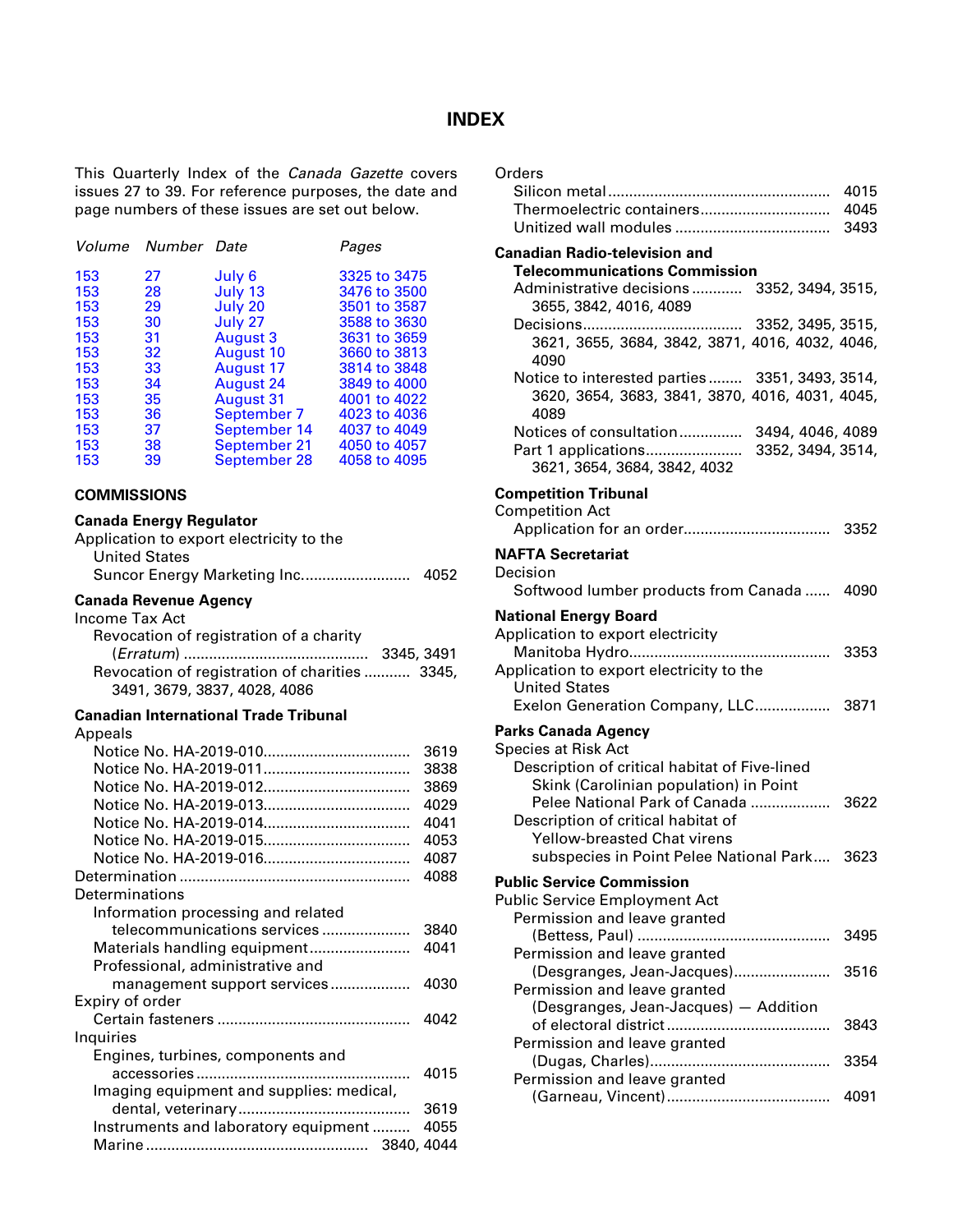<span id="page-3-0"></span>

| Permission and leave granted          |      |
|---------------------------------------|------|
|                                       | 3843 |
| Permission and leave granted          |      |
|                                       | 3623 |
| Permission and leave granted          |      |
| (Lauzier, Marie Claude)               | 4092 |
| Permission and leave granted          |      |
|                                       | 4047 |
| Permission and leave granted          |      |
|                                       | 3624 |
| Permission and leave granted          |      |
|                                       | 3516 |
| Permission and leave granted          |      |
|                                       | 3355 |
| Permission and leave granted          |      |
|                                       | 3624 |
| Permission granted (Bourgault, Denis) | 4017 |
| Permission granted (Doary, Trysta)    | 4017 |
| Permission granted                    |      |
| (Tourangeau, Karen Joan)              | 4092 |
|                                       |      |

#### **GOVERNMENT HOUSE**

| Order of Merit of the Police Forces (The) 3326 |  |
|------------------------------------------------|--|

#### **GOVERNMENT NOTICES**

#### **Bank of Canada**

#### **Statements**

| Statement of financial position as at |  |
|---------------------------------------|--|
|                                       |  |
|                                       |  |
|                                       |  |
|                                       |  |

#### **Citizenship and Immigration, Dept. of**

| Immigration and Refugee Protection Act   |      |
|------------------------------------------|------|
| Ministerial Instructions Respecting the  |      |
| Agri-food Immigration Class              | 4004 |
| Ministerial Instructions with respect to |      |
| the Rural and Northern Community         |      |
|                                          | 3815 |

#### **Environment, Dept. of the**

| Canada Wildlife Act                         |      |
|---------------------------------------------|------|
| Notice with respect to the extension of the |      |
| public comment period to September 30,      |      |
| 2019, for the proposed Regulations          |      |
| Amending the Wildlife Area Regulations      |      |
| and Other Department of the                 |      |
| Environment Regulations                     | 3823 |
| Canadian Environmental Protection Act, 1999 |      |
| Ministerial Condition No. 13820a and        |      |
| 13838a (variation to Ministerial Condition  |      |
|                                             | 3824 |
| Ministerial Condition No. 19916             | 3827 |
|                                             |      |

| Notice of intent to amend the Domestic<br>Substances List under subsection 87(3)<br>of the Canadian Environmental                                                                                                                                                                                              | 3589         |
|----------------------------------------------------------------------------------------------------------------------------------------------------------------------------------------------------------------------------------------------------------------------------------------------------------------|--------------|
| Notice of intent to amend the Domestic<br>Substances List under subsection 112(3)<br>of the Canadian Environmental<br>Protection Act, 1999 to indicate that<br>subsection 106(3) of that Act applies<br>to the living organisms Aspergillus<br>awamori ATCC 22342 (=A. niger                                   |              |
| ATCC 22342) and Aspergillus<br>brasiliensis ATCC 9642<br>Notice respecting the Canada-Ontario<br>Agreement on Great Lakes Water Quality                                                                                                                                                                        | 3850         |
| and Ecosystem Health<br>Notice respecting the Canada-Ontario<br>Agreement on Great Lakes Water Quality                                                                                                                                                                                                         | 3330         |
| and Ecosystem Health (Erratum)<br>Notice to interested parties - Publication<br>of a proposed regulatory approach for                                                                                                                                                                                          | 3502         |
| the Clean Fuel Standard<br>Order 2019-87-08-02 Amending the                                                                                                                                                                                                                                                    | 3331         |
| Non-domestic Substances List<br>Order 2019-87-09-02 Amending the                                                                                                                                                                                                                                               | 3477         |
| Non-domestic Substances List<br>Order 2019-87-11-02 Amending the                                                                                                                                                                                                                                               | 3632         |
| Non-domestic Substances List                                                                                                                                                                                                                                                                                   | 3856         |
|                                                                                                                                                                                                                                                                                                                | 4008         |
| Significant New Activity Notice No. 19897                                                                                                                                                                                                                                                                      | 3633         |
| Significant New Activity Notice No. 19898<br>Migratory Birds Convention Act, 1994<br>Notice with respect to temporary                                                                                                                                                                                          | 3640         |
| possession of migratory bird carcasses<br>Notice with respect to the extension of the<br>public comment period to September 30,<br>2019, for the proposed amendments to<br>the Migratory Birds Regulations                                                                                                     | 3857<br>3829 |
| Environment, Dept. of the, and Dept. of Health<br>Canadian Environmental Protection Act, 1999<br>Publication after screening assessment<br>of a substance - acetic acid,<br>CAS RN 64-19-7 - specified on                                                                                                      |              |
| the Domestic Substances List<br>(subsection 77(1) of the Canadian<br>Environmental Protection Act, 1999)<br>Publication after screening assessment of<br>phenol, 4-chloro-3-methyl (chlorocresol),<br>CAS RN 59-50-7, specified on the<br><b>Domestic Substances List</b><br>(subsection 77(1) of the Canadian | 3502         |
| Environmental Protection Act, 1999)  3605                                                                                                                                                                                                                                                                      |              |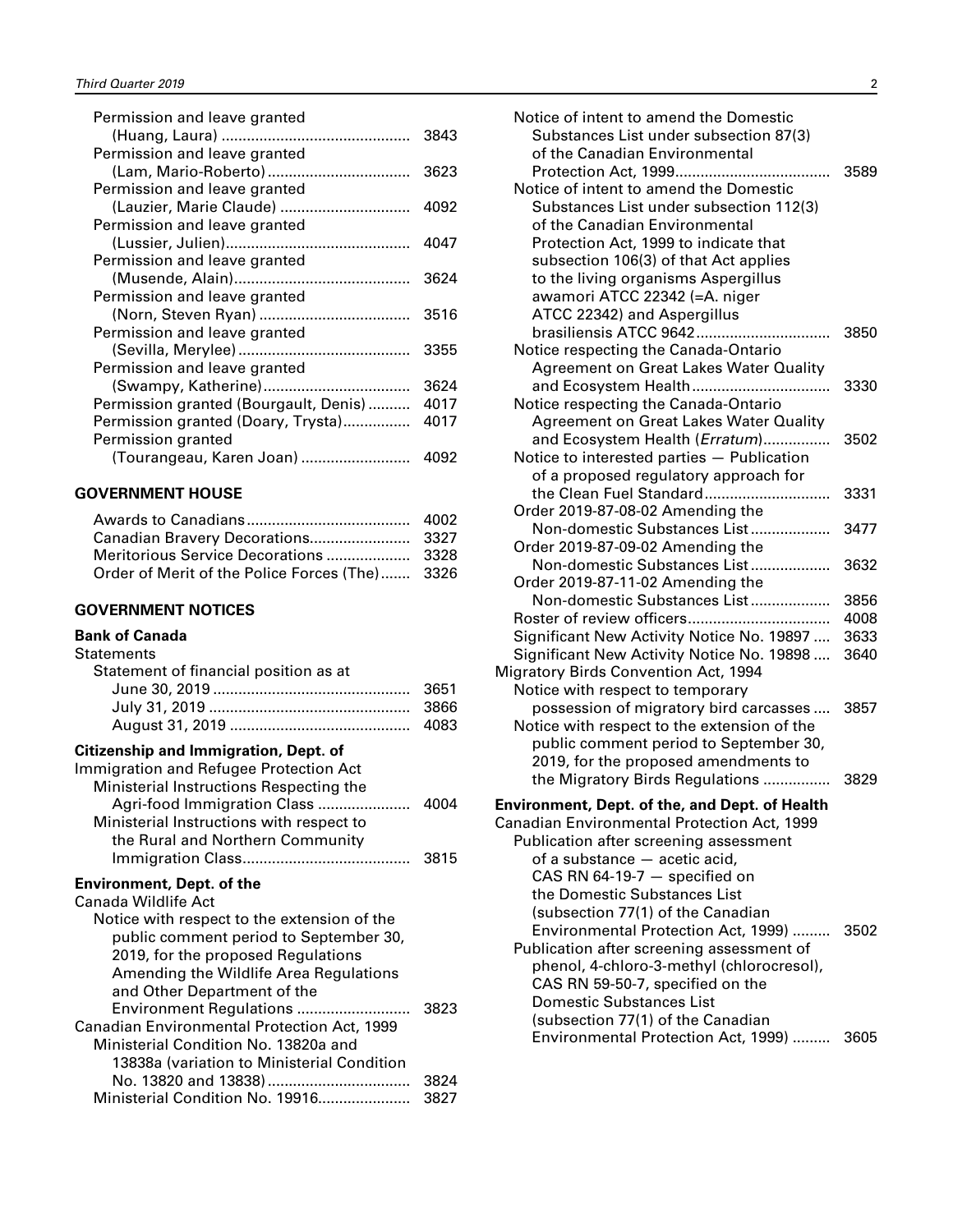| Publication after screening assessment of<br>three substances - phenol, dimethyl-,<br>phosphate (3:1) [trixylyl phosphate],<br>CAS RN 25155-23-1, 9-octadecen-1-ol, (Z)-,<br>phosphate (oleyl phosphate), CAS RN 37310-<br>83-1, and phosphorous trichloride,<br>reaction products with 1,1-biphenyl<br>and 2,4-bis(1,1-dimethylethyl)phenol,                                                                                                                                |              |
|------------------------------------------------------------------------------------------------------------------------------------------------------------------------------------------------------------------------------------------------------------------------------------------------------------------------------------------------------------------------------------------------------------------------------------------------------------------------------|--------------|
| CAS RN 119345-01-6 $-$ specified on the<br>Domestic Substances List (paragraphs 68(b)<br>and (c) or subsection 77(1) of the Canadian<br>Environmental Protection Act, 1999)<br>Publication of final decision after screening<br>assessment of living organisms ·<br>Aspergillus awamori (A. awamori) strain<br>ATCC 22342 (=A. niger ATCC 22342) and<br>Aspergillus brasiliensis (A. brasiliensis)<br>strain ATCC 9642 - specified on the<br><b>Domestic Substances List</b> | 3478         |
| (subsection 77(6) of the Canadian<br>Environmental Protection Act, 1999)<br>Publication of final decision after screening<br>assessment of 11 substances in the<br>Macrocyclic Lactones and Ketones,                                                                                                                                                                                                                                                                         | 3858         |
| Ionones and Cyclohexanone Group<br>specified on the Domestic Substances<br>List (subsection 77(6) of the Canadian<br>Environmental Protection Act, 1999)<br>.<br>Publication of results of investigations and<br>recommendations for a substance -<br>methane, dimethoxy- (dimethoxymethane),<br>CAS RN 109-87-5 $-$ specified on                                                                                                                                            | 3332         |
| the Domestic Substances List<br>(paragraphs 68(b) and (c) of the Canadian<br>Environmental Protection Act, 1999)                                                                                                                                                                                                                                                                                                                                                             | 3505         |
| <b>Environment and Climate Change Canada</b>                                                                                                                                                                                                                                                                                                                                                                                                                                 |              |
| <b>Species at Risk Act</b><br>Description of Fowler's Toad critical habitat<br>in the Big Creek National Wildlife Area<br>and Long Point National Wildlife Area<br>Description of Red Knot rufa subspecies<br>critical habitat in the Moose River<br>Migratory Bird Sanctuary, Boatswain<br>Bay Bird Sanctuary and Akimiski Island                                                                                                                                           | 3611<br>3830 |
| <b>Global Affairs Canada</b>                                                                                                                                                                                                                                                                                                                                                                                                                                                 |              |
| Consulting Canadians on negotiations for<br>possible accession to the Comprehensive<br>and Progressive Agreement for                                                                                                                                                                                                                                                                                                                                                         |              |
| Trans-Pacific Partnership<br>Initial gender-based analysis plus report<br>conducted on the Canada-Mercosur Free                                                                                                                                                                                                                                                                                                                                                              | 3612         |
| Trade Agreement negotiations<br>Public release of the initial environmental<br>assessment of the Canada-Pacific<br><b>Alliance Free Trade Agreement</b>                                                                                                                                                                                                                                                                                                                      | 3862         |
|                                                                                                                                                                                                                                                                                                                                                                                                                                                                              | 3336         |

## **Health, Dept. of**

| Canadian Environmental Protection Act, 1999<br>Final guidance on the use of quantitative<br>microbial risk assessment in drinking |      |
|-----------------------------------------------------------------------------------------------------------------------------------|------|
| Hazardous Materials Information Review Act<br>Decisions, undertakings and orders on                                               | 3483 |
| Filing of claims for exemption  3608, 4009, 4075                                                                                  |      |
| Industry, Dept. of                                                                                                                |      |
| 4038, 4078                                                                                                                        |      |
| <b>Boards of Trade Act</b>                                                                                                        | 3674 |
| Ottawa Chamber of Commerce  3485                                                                                                  |      |
| <b>Innovation, Science and Economic</b>                                                                                           |      |
| <b>Development Canada</b>                                                                                                         |      |
| Department of Industry Act and                                                                                                    |      |
| Radiocommunication Act<br>Notice No. DGSO-005-19 - Decision on                                                                    |      |
| Periodic Adjustments for Radio and                                                                                                |      |
| Spectrum Licence Fees and Fees Related                                                                                            |      |
| to Equipment Certification Services 3831                                                                                          |      |
| Radiocommunication Act                                                                                                            |      |
| Notice No. DGSO-004-19 - Decision on                                                                                              |      |
| the Licence Fee Framework for Fixed                                                                                               |      |
| Point-to-Point Systems                                                                                                            | 3647 |
| Notice No. DGSO-006-19 - Decision on a                                                                                            |      |
| New Set of Service Areas for Spectrum                                                                                             |      |
|                                                                                                                                   | 3648 |
| Notice No. SLPB-003-19 - Decision on                                                                                              |      |
| <b>Releasing Millimetre Wave Spectrum</b><br>to Support 5G and Interim Guideline                                                  |      |
| for Licensing of Earth Stations in the                                                                                            |      |
| Fixed-Satellite, Earth Exploration-Satellite                                                                                      |      |
| and Space Research Services in the                                                                                                |      |
| Frequency Bands 26.5-28.35 GHz and                                                                                                |      |
|                                                                                                                                   | 3338 |
| Notice No. SLPB-004-19 - Extension to the                                                                                         |      |
| comment period: Consultation on a                                                                                                 |      |
| Policy and Licensing Framework for                                                                                                |      |
| Spectrum in the 3500 MHz Band                                                                                                     | 3339 |
| Notice No. SLPB-005-19 - Extension to the                                                                                         |      |
| reply comment period: Consultation on<br>a Policy and Licensing Framework for                                                     |      |
| Spectrum in the 3500 MHz Band                                                                                                     | 4039 |
| Notice No. SMSE-006-19 - Release of                                                                                               |      |
|                                                                                                                                   | 3832 |
| Notice No. SMSE-007-19 - Release of                                                                                               |      |
| RSS-123, issue 4, RSS-181, issue 2, and                                                                                           |      |
|                                                                                                                                   | 4024 |
| <b>Privy Council Office</b>                                                                                                       |      |
| Appointment opportunities 3339, 3487, 3510,                                                                                       |      |

3616, 3649, 3676, 3833, 3863, 4012, 4025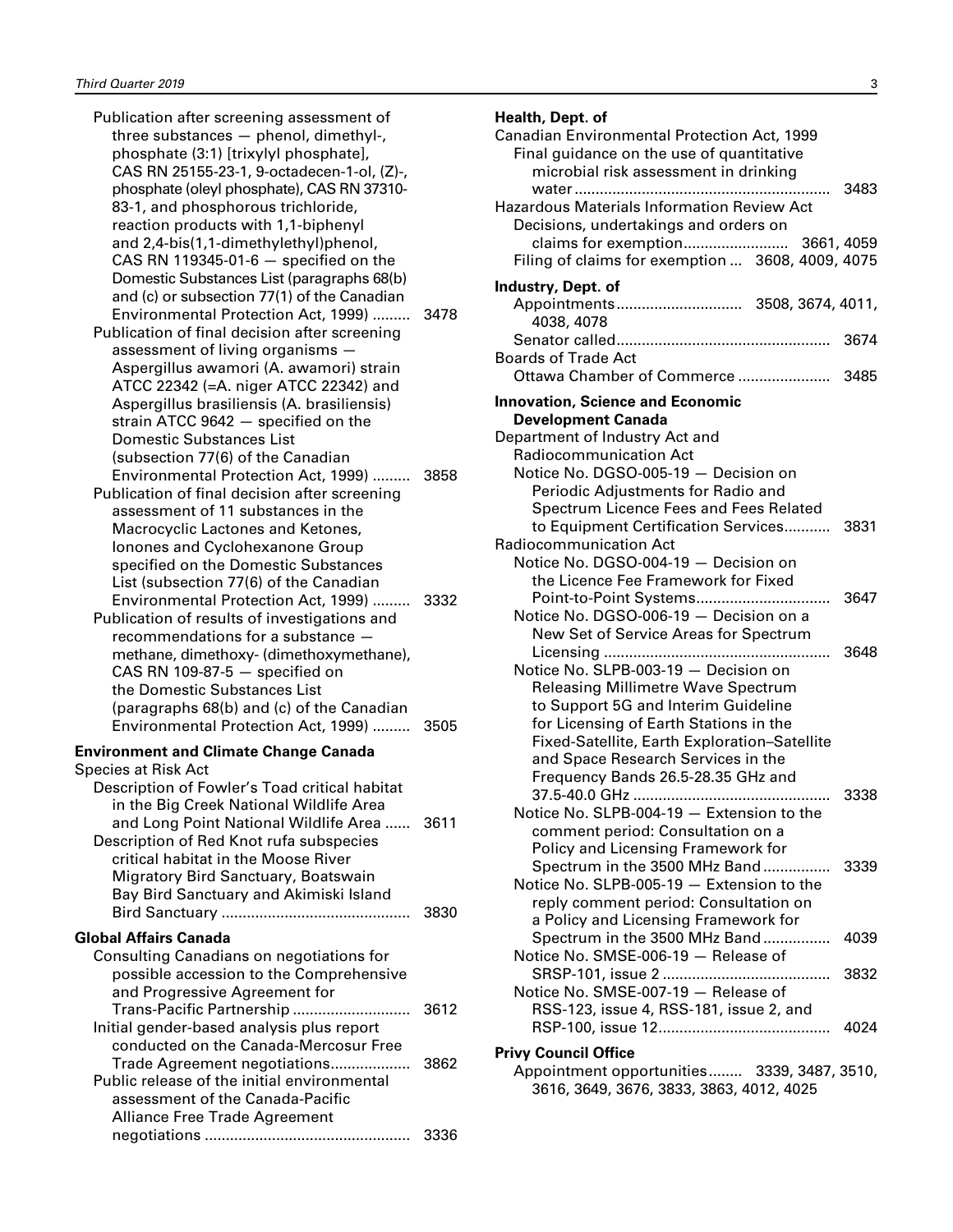<span id="page-5-0"></span>

| <b>Public Safety and Emergency Preparedness,</b><br>Dept. of<br><b>Criminal Code</b> |      |
|--------------------------------------------------------------------------------------|------|
| Designation as fingerprint examiner 3675<br>Revocation of designation as fingerprint |      |
| <b>Superintendent of Financial Institutions,</b><br>Office of the                    |      |
| <b>Assessment of Pension Plans Regulations</b><br><b>Bank Act</b>                    | 4082 |
| Peoples Bank of Canada - Letters patent                                              |      |
| <b>Supreme Court of Canada</b><br>Supreme Court Act                                  |      |
| Transport, Dept. of<br>Canada Marine Act<br>Montreal Port Authority - Supplementary  |      |
| St. John's Port Authority - Supplementary                                            | 4078 |
| Vancouver Fraser Port Authority -                                                    | 3485 |
| Supplementary letters patent                                                         | 4081 |

#### **MISCELLANEOUS NOTICES**

#### **A**

| AXA Insurance Company and XL Specialty |      |
|----------------------------------------|------|
| Insurance Company                      |      |
| Assumption reinsurance agreement       | 4033 |

#### **B**

| BLC Mortgage Corporation                           |  |
|----------------------------------------------------|--|
| Voluntary liquidation and dissolution  3497, 3518, |  |
| 3626, 3656                                         |  |

#### **G**

| <b>General Trust Corporation of Canada</b>                                                        |  |
|---------------------------------------------------------------------------------------------------|--|
| Voluntary liquidation and dissolution  3497, 3518,                                                |  |
| 3626, 3656                                                                                        |  |
| $C$ <sub>reat</sub> $M$ <sub>cat</sub> $\colon$ : fe $A$ esurence $C$ emensu $\colon$ $(T_{b_2})$ |  |

Great-West Life Assurance Company (The), The Canada Life Assurance Company, London Life Insurance Company, Canada Life Financial Corporation and London Insurance Group Inc. Letters patent of amalgamation............ 3685, 3845, 3873, 4019 Guardcor Loan Company

| Voluntary liquidation and dissolution  3497, 3518, |  |
|----------------------------------------------------|--|
| 3626, 3656                                         |  |

#### **L**

| Laurentian Bank of Canada Mortgage                 |  |
|----------------------------------------------------|--|
| Corporation                                        |  |
| Voluntary liquidation and dissolution  3497, 3519, |  |
| 3627, 3657                                         |  |

#### **N**

| Nordic Insurance Company of Canada (The)<br>Assumption reinsurance agreement<br>Nova Scotia Transportation and Infrastructure<br>Renewal | 4093 |
|------------------------------------------------------------------------------------------------------------------------------------------|------|
|                                                                                                                                          | 3519 |
| S                                                                                                                                        |      |
| Santander Consumer Bank<br>Letters patent of incorporation  3356, 3498, 3520,<br>3627                                                    |      |
| w                                                                                                                                        |      |
| Wawanesa Life Insurance Company (The)<br>and Western Life Assurance Company<br>Letters patent of amalgamation 3628, 3657,<br>3686, 3846  |      |
| <b>Western Life Assurance Company</b>                                                                                                    | 4033 |

#### **PARLIAMENT**

#### **Chief Electoral Officer, Office of the**

| Canada Elections Act                     |      |
|------------------------------------------|------|
| Deregistration of a registered political |      |
|                                          | 4051 |
| Deregistration of registered electoral   |      |
| district associations 3344, 3868, 4051   |      |
| Determination of number of electors      |      |
| (Published as Extra Vol. 153, No. 7, on  |      |
| Thursday, September 19, 2019)            |      |
| Updating and reprinting of forms and     |      |
| instructions affected by amendments      |      |
|                                          |      |

#### **House of Commons**

Filing applications for private bills (First Session, 42nd Parliament) ..... 3342, 3490, 3513, 3618, 3653, 3678, 3836, 3868, 4014, 4027

#### **Senate**

| Royal assent |      |
|--------------|------|
|              | 3342 |

#### **PROPOSED REGULATIONS**

| <b>Employment and Social Development,</b>                                                     |      |
|-----------------------------------------------------------------------------------------------|------|
| Dept. of                                                                                      |      |
| Canada Labour Code                                                                            |      |
| <b>Administrative Monetary Penalties</b>                                                      |      |
| Regulations (Canada Labour Code)                                                              | 3876 |
| <b>Employment Equity Act</b>                                                                  |      |
| <b>Regulations Amending the Employment</b>                                                    |      |
|                                                                                               | 3688 |
| Environment, Dept. of the, and Dept. of Health                                                |      |
| Canadian Environmental Protection Act, 1999<br><b>Volatile Organic Compound Concentration</b> |      |

Limits for Certain Products Regulations .... 3358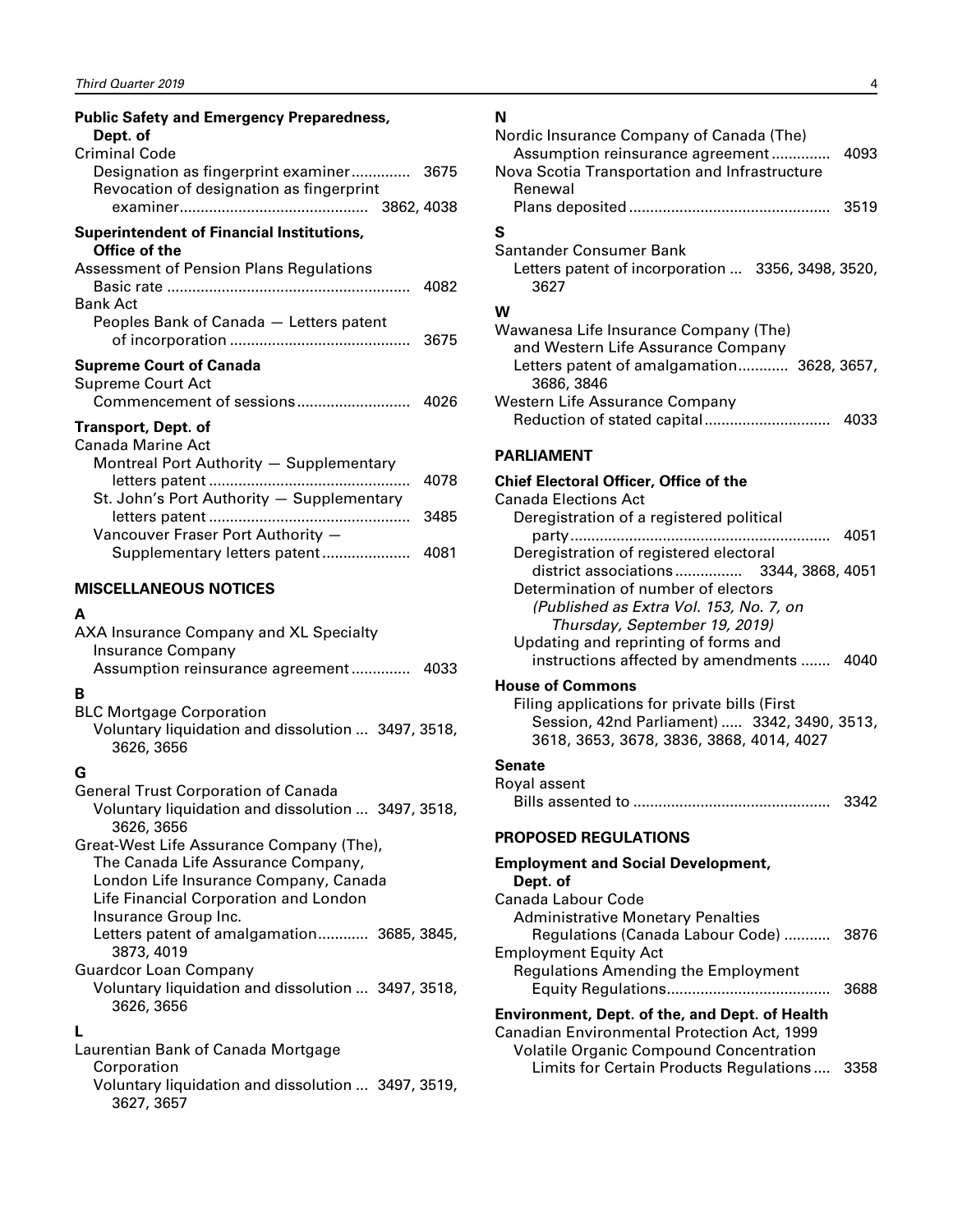#### <span id="page-6-0"></span>**Finance, Dept. of**

| <b>Special Import Measures Act</b><br>Regulations Amending the Special Import                                                                                                                                     | 3522 |
|-------------------------------------------------------------------------------------------------------------------------------------------------------------------------------------------------------------------|------|
| <b>Fisheries and Oceans, Dept. of</b><br><b>Fisheries Act</b><br>Regulations Amending Certain Regulations<br>Made Under the Fisheries Act                                                                         | 3434 |
| <b>Public Safety and Emergency Preparedness,</b><br>Dept. of, and Dept. of Transport<br>Secure Air Travel Act and Aeronautics Act<br>Regulations Amending the Secure Air<br>Travel Regulations and the Designated |      |

Provisions Regulations................................ 3531

#### **SUPPLEMENTS**

#### **Copyright Board**

Statement of Royalties to Be Collected for the Retransmission of Distant Television Signals, in Canada, for the Years 2014 to 2018, see *Canada Gazette* No. 31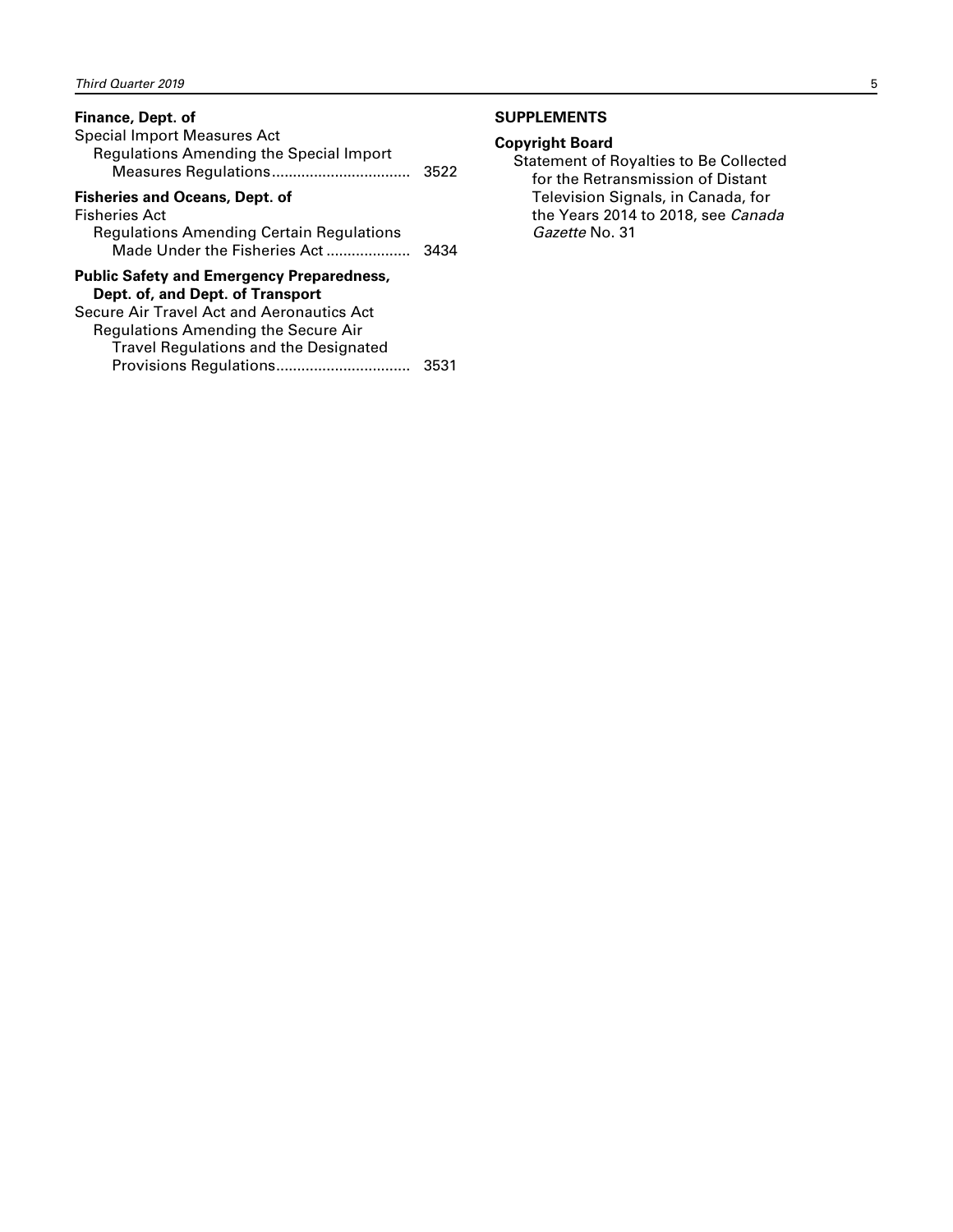#### **INDEX**

<span id="page-7-0"></span>Le présent index trimestriel de la *Gazette du Canada* s'applique aux numéros 27 à 39, dont la date et les numéros de page sont indiqués ci-dessous aux fins de référence.

|     | Volume Numéro Date |              | Pages       |
|-----|--------------------|--------------|-------------|
| 153 | 27                 | 6 juillet    | 3325 à 3475 |
| 153 | 28                 | 13 juillet   | 3476 à 3500 |
| 153 | 29                 | 20 juillet   | 3501 à 3587 |
| 153 | 30                 | 27 juillet   | 3588 à 3630 |
| 153 | 31                 | 3 août       | 3631 à 3659 |
| 153 | 32                 | 10 août      | 3660 à 3813 |
| 153 | 33                 | 17 août      | 3814 à 3848 |
| 153 | 34                 | 24 août      | 3849 à 4000 |
| 153 | 35                 | 31 août      | 4001 à 4022 |
| 153 | 36                 | 7 septembre  | 4023 à 4036 |
| 153 | 37                 | 14 septembre | 4037 à 4049 |
| 153 | 38                 | 21 septembre | 4050 à 4057 |
| 153 | 39                 | 28 septembre | 4058 à 4095 |

#### **AVIS DIVERS**

#### **A**

| AXA Assurances et Compagnie d'assurance<br><b>XL Spécialité</b>                                                                                                                                                                                                              |
|------------------------------------------------------------------------------------------------------------------------------------------------------------------------------------------------------------------------------------------------------------------------------|
| Convention de réassurance aux fins de                                                                                                                                                                                                                                        |
| B<br><b>Banque Santander Consumer</b><br>Lettres patentes de constitution 3356, 3498, 3520,<br>3627                                                                                                                                                                          |
| C                                                                                                                                                                                                                                                                            |
| Compagnie de Prêts Guardcor<br>Liquidation et dissolution volontaires  3497, 3518,<br>3626, 3656                                                                                                                                                                             |
| Corporation Trust Général du Canada<br>Liquidation et dissolution volontaires  3497, 3518,<br>3626, 3656                                                                                                                                                                     |
| G<br>Great-West, compagnie d'assurance-vie,<br>Compagnie d'Assurance du Canada<br>sur la Vie, London Life, Compagnie<br>d'Assurance-Vie, Corporation Financière<br>Canada Vie et Groupe d'assurances<br>London inc.<br>Lettres patentes de fusion  3685, 3845, 3873,<br>4019 |
| N<br>Nordique compagnie d'assurance du<br>Canada (La)<br>Convention de réassurance aux fins de                                                                                                                                                                               |

| 4093 |
|------|
|      |
|      |
| 3519 |
|      |

#### **S**

| Société d'hypothèque Banque Laurentienne<br>du Canada                                                                                       |
|---------------------------------------------------------------------------------------------------------------------------------------------|
| Liquidation et dissolution volontaires  3497, 3519,<br>3627, 3657                                                                           |
| Société d'hypothèques BLC                                                                                                                   |
| Liquidation et dissolution volontaires  3497, 3518,<br>3626, 3656                                                                           |
| w                                                                                                                                           |
| Wawanesa Life Insurance Company (The) et<br>Western Life, Compagnie d'assurance-vie<br>Lettres patentes de fusion 3628, 3657, 3686,<br>3846 |
| Western Life, Compagnie D'Assurance-Vie<br>4033                                                                                             |
| AVIS DU GOUVERNEMENT                                                                                                                        |
| Affaires mondiales Canada                                                                                                                   |

| Consultation des Canadiens au sujet de la |      |
|-------------------------------------------|------|
| tenue de négociations sur d'éventuelles   |      |
| adhésions à l'Accord de partenariat       |      |
| transpacifique global et progressiste     | 3612 |
| Diffusion publique de l'évaluation        |      |
| environnementale initiale des             |      |
| négociations pour un accord de            |      |
| libre-échange entre le Canada et          |      |
| l'Alliance du Pacifique                   | 3336 |
| Production d'un premier rapport d'analyse |      |
| comparative entre les sexes plus sur les  |      |
| négociations de l'accord de libre-échange |      |
| entre le Canada et le Mercosur            |      |

#### **Banque du Canada**

#### **Bilans**

| État de la situation financière au |  |
|------------------------------------|--|
|                                    |  |
|                                    |  |
|                                    |  |

#### **Citoyenneté et de l'Immigration, min. de la**

| Loi sur l'immigration et la protection des réfugiés                        |      |
|----------------------------------------------------------------------------|------|
| Instructions ministérielles concernant la                                  |      |
| catégorie « immigration dans les                                           |      |
| collectivités rurales et du Nord »                                         | 3815 |
| Instructions ministérielles concernant la                                  |      |
| catégorie « immigration visant le secteur                                  |      |
|                                                                            | 4004 |
| Conseil privé, Bureau du<br>Possibilités de nominations  3339, 3487, 3510, |      |
| 3616, 3649, 3676, 3833, 3863, 4012, 4025                                   |      |
| Cour suprême du Canada                                                     |      |
| Loi sur la Cour suprême                                                    |      |
|                                                                            |      |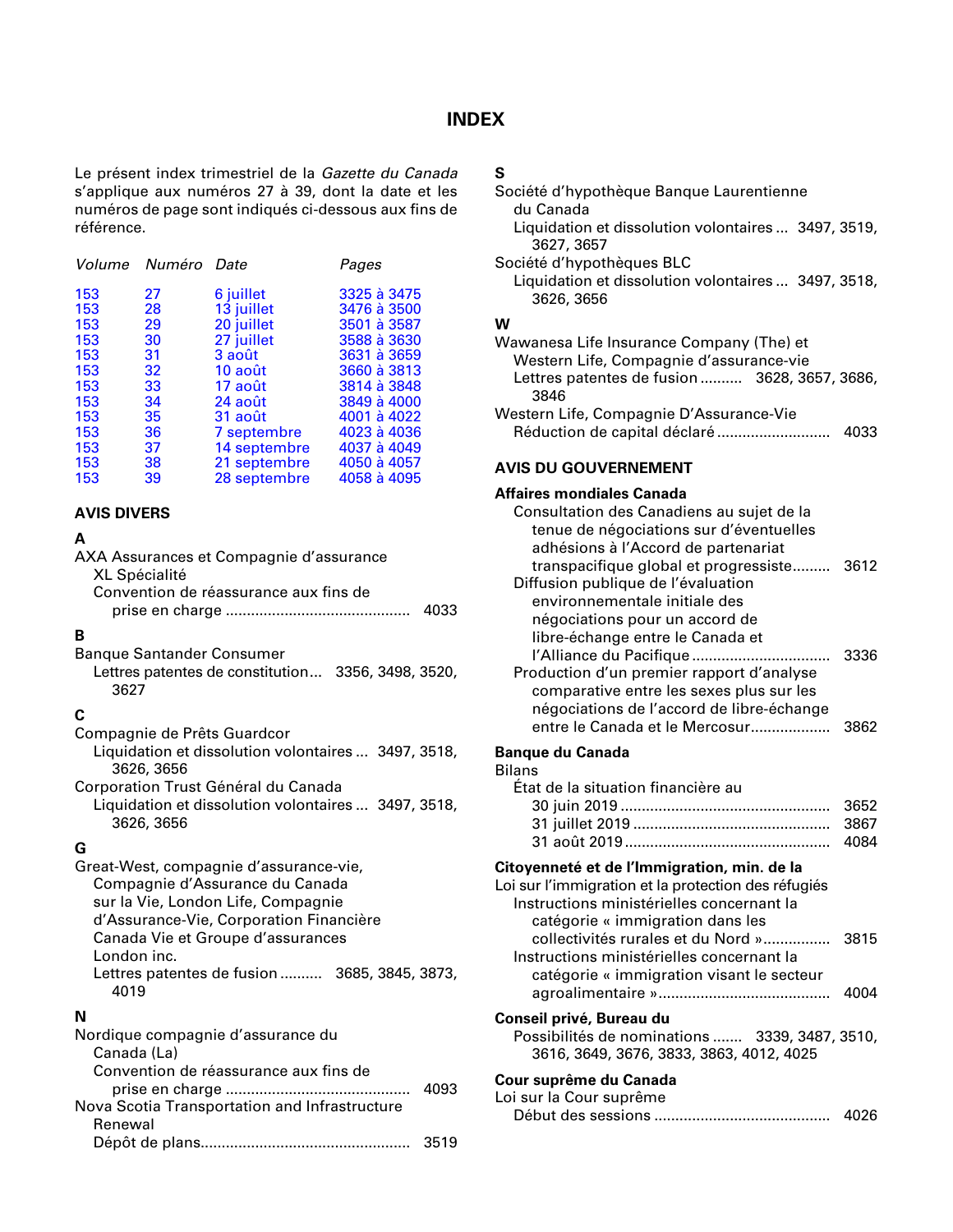## **Environnement, min. de l'**

| Loi canadienne sur la protection de          |      |
|----------------------------------------------|------|
| l'environnement (1999)                       |      |
| Arrêté 2019-87-08-02 modifiant la Liste      |      |
|                                              | 3477 |
| Arrêté 2019-87-09-02 modifiant la Liste      |      |
|                                              | 3632 |
| Arrêté 2019-87-11-02 modifiant la Liste      |      |
|                                              | 3856 |
| Avis aux parties intéressées - Publication   |      |
| d'une approche réglementaire proposée        |      |
| concernant la Norme sur les                  |      |
|                                              | 3331 |
| Avis concernant l'Accord Canada-Ontario      |      |
| concernant la qualité de l'eau et la santé   |      |
| de l'écosystème des Grands Lacs              | 3330 |
| Avis concernant l'Accord Canada-Ontario      |      |
| concernant la qualité de l'eau et la santé   |      |
| de l'écosystème des Grands Lacs              |      |
|                                              | 3502 |
| Avis d'intention de modifier la Liste        |      |
| intérieure en vertu du paragraphe 87(3)      |      |
| de la Loi canadienne sur la protection de    |      |
| l'environnement (1999)                       | 3589 |
| Avis d'intention de modifier la Liste        |      |
| intérieure en vertu du paragraphe 112(3)     |      |
| de la Loi canadienne sur la protection de    |      |
| l'environnement (1999) pour indiquer         |      |
| que le paragraphe 106(3) de cette loi        |      |
| s'applique aux organismes vivants            |      |
| Aspergillus awamori ATCC 22342               |      |
| (=A. niger ATCC 22342) et Aspergillus        |      |
| brasiliensis ATCC 9642                       | 3850 |
| Avis de nouvelle activité nº 19897           | 3633 |
| Avis de nouvelle activité nº 19898           | 3640 |
| Condition ministérielle nº 13820a et 13838a  |      |
| (modification de la Condition                |      |
| ministérielle nº 13820 et 13838)             | 3824 |
| Condition ministérielle nº 19916             | 3827 |
|                                              | 4008 |
| Loi de 1994 sur la convention concernant les |      |
| oiseaux migrateurs                           |      |
| Avis concernant la possession temporaire     |      |
| d'une carcasse d'oiseau migrateur            | 3857 |
| Avis concernant la prolongation de la        |      |
| période de commentaires du public            |      |
| jusqu'au 30 septembre 2019 en lien avec      |      |
| les modifications proposées au               |      |
| Règlement sur les oiseaux migrateurs         | 3829 |
| Loi sur les espèces sauvages du Canada       |      |
| Avis concernant la prolongation de la        |      |
| période de commentaires du public            |      |
| jusqu'au 30 septembre 2019 en lien avec      |      |
| l'ébauche du Règlement modifiant le          |      |
| Règlement sur les réserves d'espèces         |      |
| sauvages et d'autres règlements              |      |
| (ministère de l'Environnement)               | 3823 |
|                                              |      |

| Environnement, min. de l', et min. de la Santé                             |      |
|----------------------------------------------------------------------------|------|
| Loi canadienne sur la protection de                                        |      |
| l'environnement (1999)                                                     |      |
| Publication après évaluation préalable                                     |      |
| d'une substance - l'acide acétique,                                        |      |
| NE CAS 64-19-7 - inscrite sur la Liste                                     |      |
| intérieure [paragraphe 77(1) de la                                         |      |
| Loi canadienne sur la protection de                                        |      |
| l'environnement (1999)]                                                    | 3502 |
| Publication après évaluation préalable                                     |      |
| de trois substances - le phosphate de                                      |      |
| trixylyle (phosphate de trixylyle),                                        |      |
| NE CAS 25155-23-1, le phosphate                                            |      |
| du (Z)-octadéc-9-én-1-ol                                                   |      |
| (phosphate d'oléyle), NE CAS 37310-83-1,                                   |      |
| et le trichlorure de phosphore, produits                                   |      |
| de réaction avec le 1,1'-biphényle et                                      |      |
| le 2,4-bis(1,1-diméthyléthyl)phénol,                                       |      |
| NE CAS 119345-01-6 - inscrites sur                                         |      |
| la Liste intérieure [alinéas 68b) et c) ou                                 |      |
| paragraphe 77(1) de la Loi canadienne sur                                  |      |
| la protection de l'environnement (1999)]                                   | 3478 |
| Publication après évaluation préalable du                                  |      |
| 4-chloro-3-méthylphénol (chlorocrésol),                                    |      |
| NE CAS 59-50-7, inscrit sur la Liste                                       |      |
| intérieure [paragraphe 77(1) de la                                         |      |
| Loi canadienne sur la protection de                                        |      |
|                                                                            |      |
| Publication de la décision finale après                                    |      |
| évaluation préalable d'organismes                                          |      |
| vivants - souche Aspergillus awamori<br>(A. awamori) ATCC 22342 (=A. niger |      |
| ATCC 22342) et souche Aspergillus                                          |      |
| brasiliensis (A. brasiliensis) ATCC 9642 -                                 |      |
| inscrits sur la Liste intérieure                                           |      |
| [paragraphe 77(6) de la Loi canadienne                                     |      |
| sur la protection de l'environnement                                       |      |
|                                                                            | 3858 |
| Publication de la décision finale après                                    |      |
| évaluation préalable de 11 substances                                      |      |
| du groupe des lactones et cétones                                          |      |
| macrocycliques, des ionones et de la                                       |      |
| cyclohexanone inscrites sur la Liste                                       |      |
| intérieure [paragraphe 77(6) de la Loi                                     |      |
| canadienne sur la protection de                                            |      |
| l'environnement (1999)]                                                    | 3332 |
| Publication des résultats des enquêtes                                     |      |
| et des recommandations sur une                                             |      |
| substance - le diméthoxyméthane,                                           |      |
| NE CAS 109-87-5 - inscrite sur la Liste                                    |      |
| intérieure [alinéas 68b) et c) de la Loi                                   |      |
| canadienne sur la protection de                                            |      |
| l'environnement (1999)]                                                    | 3505 |
|                                                                            |      |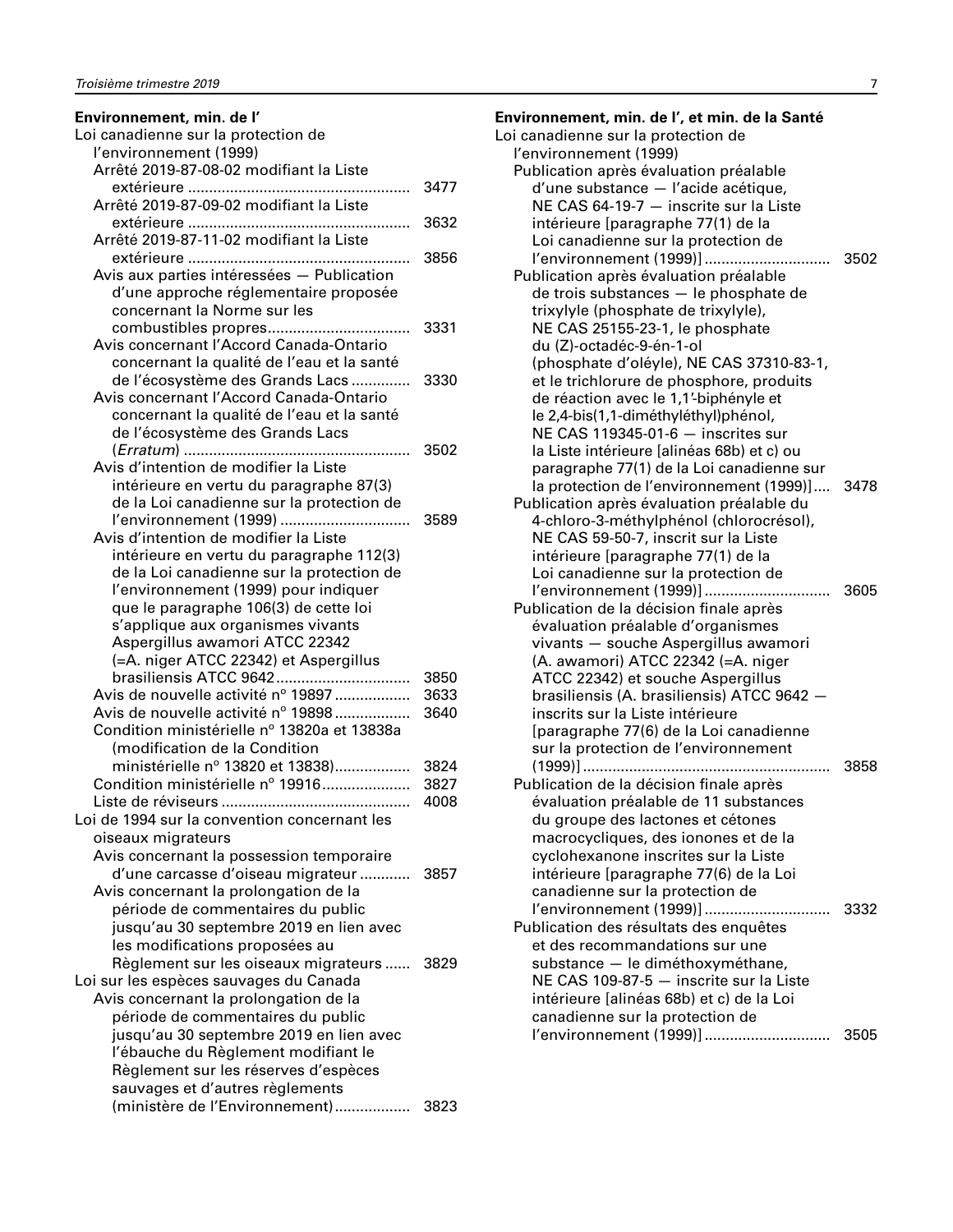<span id="page-9-0"></span>

| <b>Environnement et Changement climatique</b><br>Canada                               |        |
|---------------------------------------------------------------------------------------|--------|
| Loi sur les espèces en péril                                                          |        |
| Description de l'habitat essentiel du                                                 |        |
| Bécasseau maubèche de la sous-espèce                                                  |        |
| rufa dans le refuge d'oiseaux de la rivière                                           |        |
| Moose, le refuge d'oiseaux de la baie                                                 |        |
| Boatswain, et le refuge d'oiseaux de l'île                                            |        |
|                                                                                       | 3830   |
| Description de l'habitat essentiel du crapaud                                         |        |
| de Fowler dans la réserve nationale de                                                |        |
| faune du ruisseau Big Creek et la réserve                                             |        |
| nationale de faune de Long Point                                                      | - 3611 |
| Industrie, min. de l'                                                                 |        |
|                                                                                       |        |
| 4038, 4078                                                                            |        |
|                                                                                       | 3674   |
| Loi sur les chambres de commerce                                                      |        |
|                                                                                       |        |
|                                                                                       |        |
| <b>Innovation, Sciences et Développement</b>                                          |        |
| économique Canada                                                                     |        |
| Loi sur la radiocommunication                                                         |        |
| Avis nº DGSO-004-19 - Décision sur le                                                 |        |
| cadre régissant les droits de licence                                                 |        |
| applicables aux systèmes radio point                                                  |        |
|                                                                                       | 3647   |
| Avis nº DGSO-006-19 - Décisions sur un                                                |        |
| nouvel ensemble de zones de service                                                   |        |
| pour y effectuer la délivrance de licences                                            |        |
| Avis nº SLPB-003-19 - Décisions sur la                                                | 3648   |
|                                                                                       |        |
| libération du spectre des ondes                                                       |        |
| millimétriques à l'appui des technologies                                             |        |
| de la 5G et Lignes directrices provisoires<br>pour effectuer la délivrance de licence |        |
| aux stations terriennes du service fixe                                               |        |
| par satellite, du service d'exploration de                                            |        |
| la Terre par satellite et du service de                                               |        |
| recherche spatiale, et ce, dans les bandes                                            |        |
| de fréquences de 26,5 à 28,35 GHz et                                                  |        |
|                                                                                       | 3338   |
| Avis nº SLPB-004-19 - Prolongation de la                                              |        |
| période de réception des commentaires :                                               |        |
| Consultation sur un cadre politique et de                                             |        |
| délivrance de licences concernant le                                                  |        |
| spectre de la bande de 3 500 MHz                                                      | 3339   |
| Avis nº SLPB-005-19 - Prolongation de la                                              |        |
| période de réception des réponses aux                                                 |        |
| commentaires : Consultation sur un                                                    |        |
| cadre politique et de délivrance de                                                   |        |
| licences concernant le spectre de la                                                  |        |
| bande de 3 500 MHz                                                                    | 4039   |
| Avis nº SMSE-006-19 - Publication de la                                               |        |
| 2 <sup>e</sup> édition du PNRH-101                                                    | 3832   |
| Avis nº SMSE-007-19 - Publication du                                                  |        |
| CNR-123, 4 <sup>e</sup> édition, du CNR-181,                                          |        |
| $2^e$ édition, et de la PNR-100, 12 $^e$ édition  4024                                |        |

| Loi sur le ministère de l'Industrie et Loi sur la<br>radiocommunication<br>Avis nº DGSO-005-19 - Décision sur les<br>rajustements périodiques pour les droits<br>de licence radio et de licence de spectre<br>et les droits liés aux services de |  |
|--------------------------------------------------------------------------------------------------------------------------------------------------------------------------------------------------------------------------------------------------|--|
| Santé, min. de la                                                                                                                                                                                                                                |  |
| Loi canadienne sur la protection de<br>l'environnement (1999)<br>Conseils sur l'utilisation de l'évaluation<br>quantitative du risque microbien dans<br>3483                                                                                     |  |
| Loi sur le contrôle des renseignements relatifs<br>aux matières dangereuses                                                                                                                                                                      |  |
| Décisions, engagements et ordres rendus<br>relativement aux demandes de                                                                                                                                                                          |  |
| Dépôt des demandes de                                                                                                                                                                                                                            |  |
|                                                                                                                                                                                                                                                  |  |
| Sécurité publique et de la Protection civile,                                                                                                                                                                                                    |  |
| min. de la<br>Code criminel                                                                                                                                                                                                                      |  |
| Désignation à titre de préposé aux<br>Révocation de nomination à titre de<br>préposé aux empreintes digitales  3862, 4038                                                                                                                        |  |
|                                                                                                                                                                                                                                                  |  |
| Surintendant des institutions financières,<br>Bureau du                                                                                                                                                                                          |  |
| Loi sur les banques<br>Banque Peoples du Canada - Lettres                                                                                                                                                                                        |  |
| patentes de constitution<br>3675<br>$\cdots$<br>Règlement sur les cotisations des régimes de<br>pension                                                                                                                                          |  |
| 4082                                                                                                                                                                                                                                             |  |
| Transports, min. des<br>Loi maritime du Canada<br>Administration portuaire de Montréal -                                                                                                                                                         |  |
| Lettres patentes supplémentaires<br>4078<br>Administration portuaire de St. John's -                                                                                                                                                             |  |
| Lettres patentes supplémentaires<br>3485<br><b>Administration portuaire Vancouver</b><br>Fraser - Lettres patentes                                                                                                                               |  |
| 4081                                                                                                                                                                                                                                             |  |
| <b>COMMISSIONS</b>                                                                                                                                                                                                                               |  |
| Agence du revenu du Canada                                                                                                                                                                                                                       |  |
| Loi de l'impôt sur le revenu                                                                                                                                                                                                                     |  |
| Révocation de l'enregistrement<br>d'organismes de bienfaisance 3345, 3491,                                                                                                                                                                       |  |

3679, 3837, 4028, 4086 Révocation de l'enregistrement d'un organisme de bienfaisance (*Erratum*)........ 3345, 3491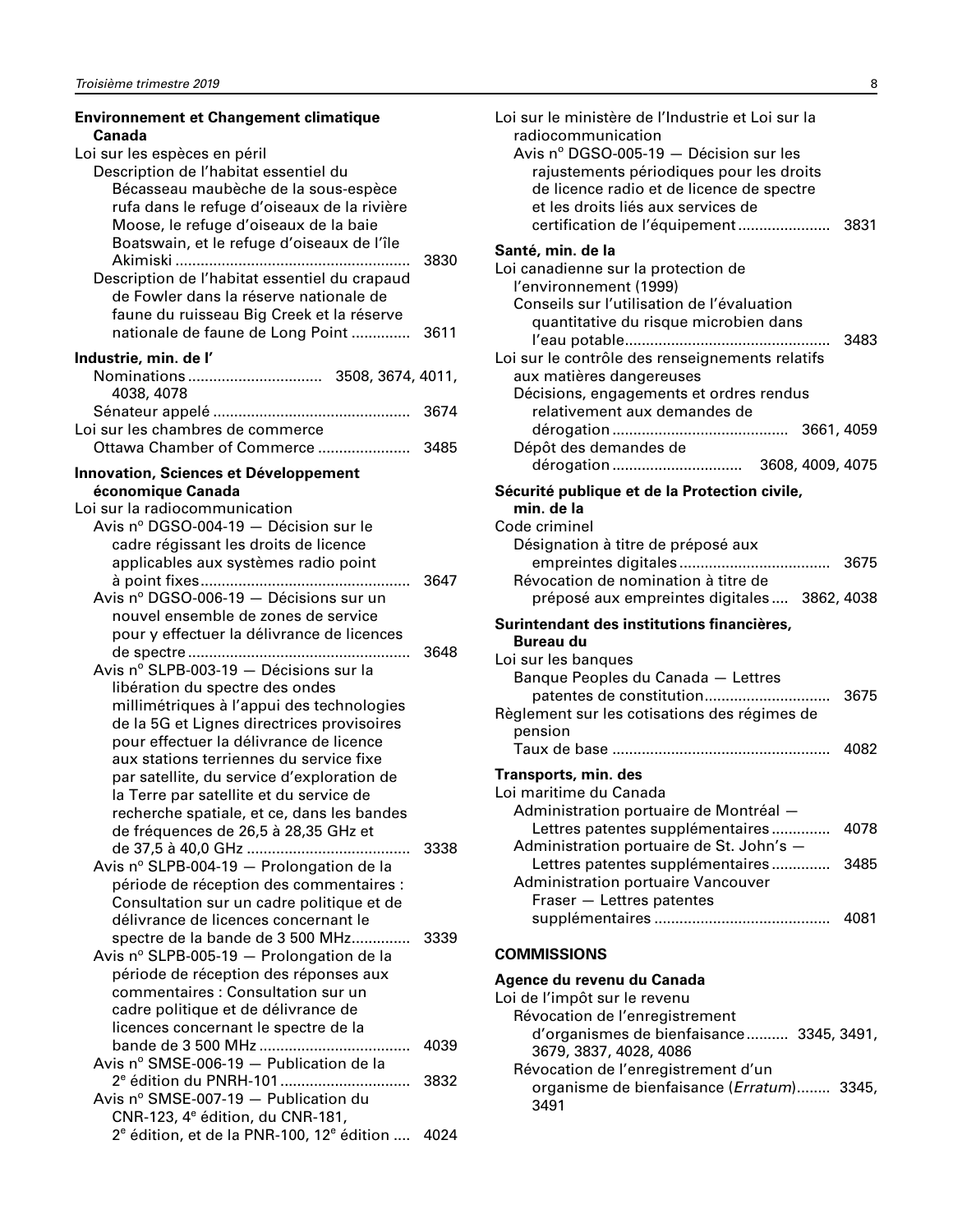<span id="page-10-0"></span>

| <b>Agence Parcs Canada</b>                      |      |
|-------------------------------------------------|------|
| Loi sur les espèces en péril                    |      |
| Description de l'habitat essentiel de la        |      |
| Paruline polyglotte de la sous-espèce           |      |
| virens dans le parc national de la              |      |
|                                                 | 3623 |
| Description de l'habitat essentiel du scinque   |      |
| pentaligne (population carolinienne) dans       |      |
| le parc national du Canada de la                |      |
|                                                 | 3622 |
|                                                 |      |
| <b>Commission de la fonction publique</b>       |      |
| Loi sur l'emploi dans la fonction publique      |      |
| Permission accordée (Bourgault, Denis)          | 4017 |
| Permission accordée (Doary, Trysta)             | 4017 |
| Permission accordée                             |      |
| (Tourangeau, Karen Joan)                        | 4092 |
| Permission et congé accordés                    |      |
|                                                 | 3495 |
| Permission et congé accordés                    |      |
| (Desgranges, Jean-Jacques)                      | 3516 |
| Permission et congé accordés                    |      |
| (Desgranges, Jean-Jacques) - Ajout de           |      |
|                                                 | 3843 |
| Permission et congé accordés                    |      |
|                                                 | 3354 |
| Permission et congé accordés                    |      |
|                                                 | 4091 |
| Permission et congé accordés                    |      |
|                                                 | 3843 |
| Permission et congé accordés                    |      |
| (Lam, Mario-Roberto)                            | 3623 |
| Permission et congé accordés                    |      |
| (Lauzier, Marie Claude)                         | 4092 |
| Permission et congé accordés                    |      |
|                                                 | 4047 |
| Permission et congé accordés                    |      |
|                                                 | 3624 |
| Permission et congé accordés                    |      |
|                                                 | 3516 |
|                                                 |      |
| Permission et congé accordés                    |      |
| Permission et congé accordés                    |      |
|                                                 |      |
|                                                 |      |
| Conseil de la radiodiffusion et des             |      |
| télécommunications canadiennes                  |      |
| Avis aux intéressés  3351, 3493, 3514,          |      |
| 3620, 3654, 3683, 3841, 3870, 4016, 4031, 4045, |      |
| 4089                                            |      |
|                                                 |      |
| Décisions                                       |      |
| 3621, 3655, 3684, 3842, 3871, 4016, 4032, 4046, |      |
| 4090                                            |      |
| Décisions administratives<br>3352, 3494, 3515,  |      |
| 3655, 3842, 4016, 4089                          |      |
| Demandes de la partie 1<br>3352, 3494, 3514,    |      |
| 3621, 3654, 3684, 3842, 4032                    |      |

#### **Office national de l'énergie** Demande visant l'exportation d'électricité Manitoba Hydro................................................ 3353 Demande visant l'exportation d'électricité aux États-Unis Exelon Generation Company, LLC.................. 3871 **Régie de l'énergie du Canada** Demande visant l'exportation d'électricité aux États-Unis Suncor Energy Marketing Inc.......................... 4052

| 97 INGLINO CITIST ILLOI                                      |              |
|--------------------------------------------------------------|--------------|
| Secrétariat de l'ALÉNA<br>Décision                           |              |
| Produits de bois d'œuvre résineux en<br>provenance du Canada | 4090         |
| Tribunal canadien du commerce extérieur                      |              |
| Appels                                                       |              |
|                                                              | 3619         |
|                                                              | 3838         |
|                                                              | 3869         |
|                                                              | 4029         |
|                                                              | 4041         |
|                                                              | 4053         |
|                                                              | 4087         |
|                                                              | 4088         |
| Décisions                                                    |              |
| Matériel de manutention des matériaux                        | 4041         |
| Services de soutien professionnel et                         |              |
| administratif et services de soutien à la                    |              |
|                                                              | 4030         |
| Services informatiques et télématiques                       | 3840         |
| Enquêtes                                                     |              |
| Équipement et instruments de laboratoire                     | 4055         |
| Fournitures et équipement de formation                       |              |
| d'images : médical, dentaire,                                |              |
|                                                              | 3619         |
|                                                              | 4044         |
|                                                              | 3840         |
| Moteurs, turbines, composants et                             |              |
|                                                              | 4015         |
| Expiration de l'ordonnance                                   | 4042         |
| Certaines pièces d'attache                                   |              |
| Ordonnances                                                  |              |
| Conteneurs thermoélectriques                                 | 4045<br>3493 |
|                                                              | 4015         |
|                                                              |              |
|                                                              |              |

#### **Tribunal de la concurrence**

| Loi sur la concurrence |      |
|------------------------|------|
|                        | 3352 |

#### **PARLEMENT**

**Chambre des communes** Demandes introductives de projets de loi privés (Première session, 42<sup>e</sup> législature) ........................... 3342, 3490, 3513, 3618, 3653, 3678, 3836, 3868, 4014, 4027